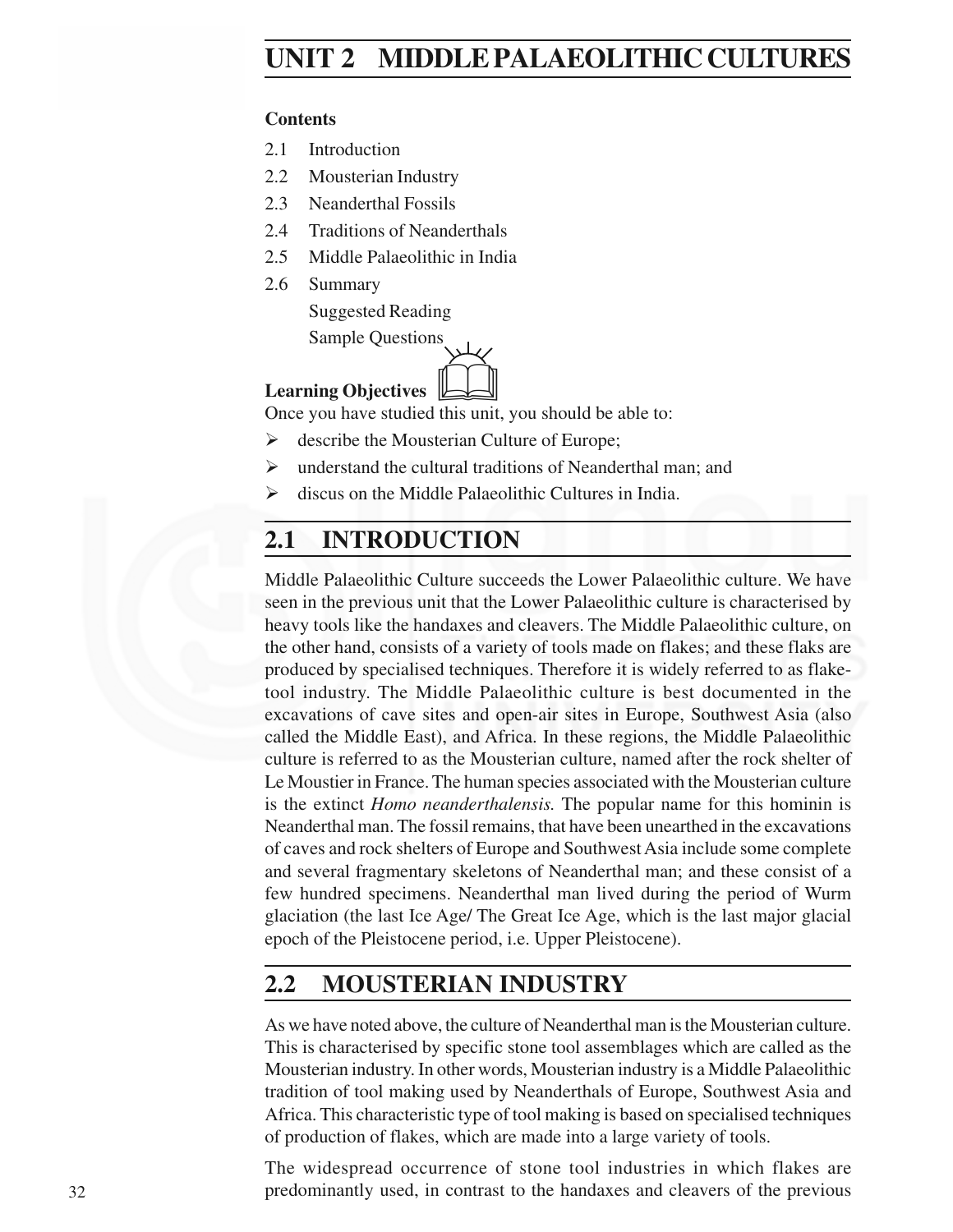cultural phase, begins at the close of the Middle Pleistocene period. The production of flakes heralds a technical change in the manufacture of advanced hunting tools. In this new technique, the development is the production of complete implement, at a single blow, from a core previously prepared so as to ensure that flakes when detached conformed to specific pattern of tools. Moreover, it was possible to strike off a series of flakes by reworking (or rejuvenating) the same core; therefore the technique was economical both of labour and raw material. Further, the flakes thus detached could easily be shaped by simple retouch into a variety of tools. It was easy to manufacture a whole range of tools to perform various functions. As already mentioned, stone tool industries, based primarily on the production of flake tools struck from carefully prepared cores, first developed in a broad zone covering North Africa and Southwest Asia to Western, Central and Eastern Europe (Figs. 2.1 and 2.2).



**Fig. 2.1: Map showing Neanderthal sites in western Europe**



**Fig. 2.2: Map showing Neanderthal sites in Southwest Asia and Africa**

#### **Middle Palaeolithic Cultures**

33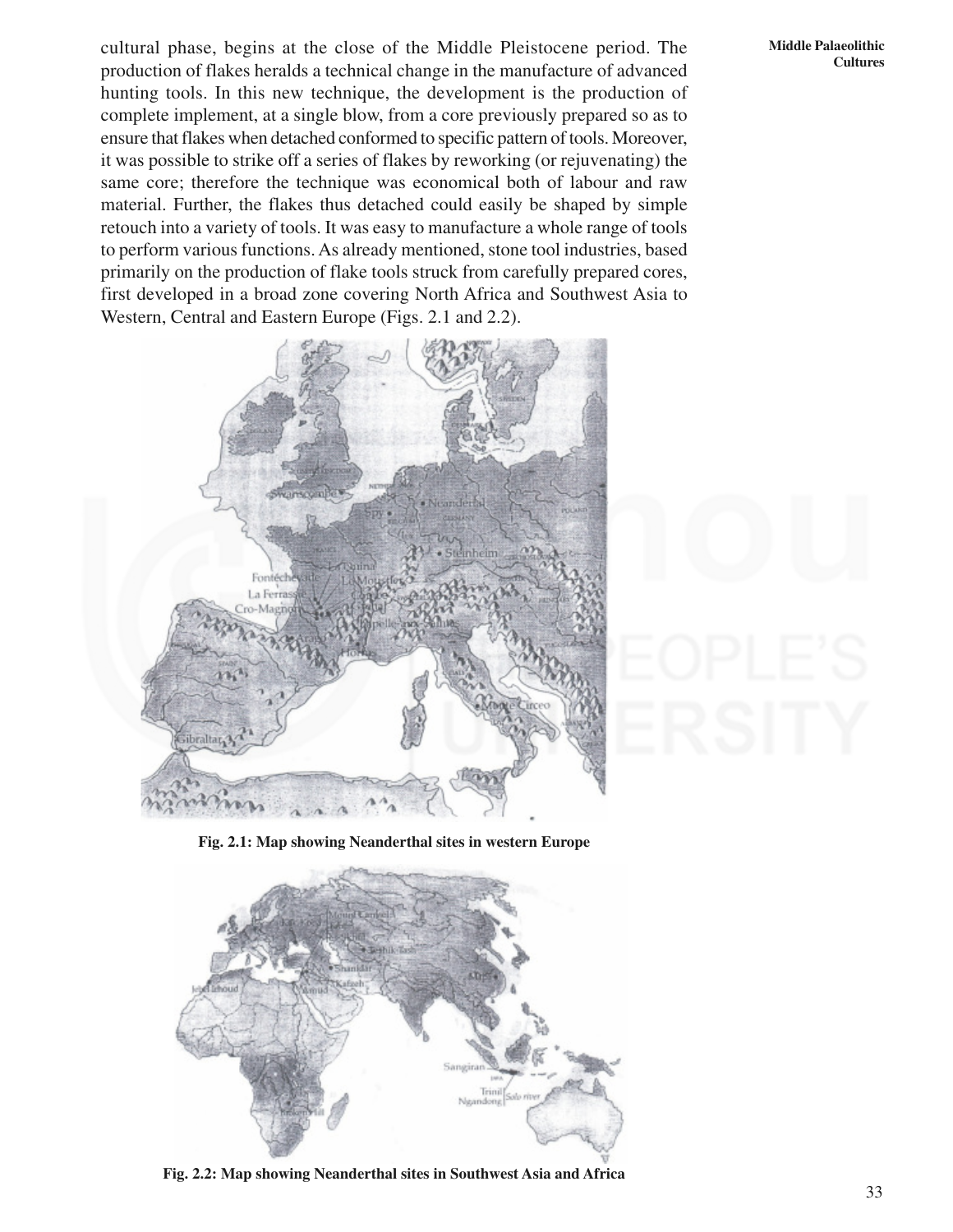**Palaeolithic Cultures** The easily recognisable product of this new mode of making tools is the "tortoise shaped core", from the undersurface of which a flake tool could be struck by a single blow. These types of cores were first recognised from sites in the locality of Levallois, a suburb of Paris. Hence the technique was given the name "Levalloisian technique", and this is also called "Prepared Core Technique". (Fig. 2.3). What is important, this flake technique makes it appearance in the preceding handaxe-cleaver (Acheulian) cultures but it rose to predominance over the Acheulian core tool traditions in the Middle Palaeolithic cultural phase. One good example to illustrate this is the industry consisting of flake tools alongside with small handaxes and well made cleavers in the culture named from the locality of Fauresmith, in the Orange Free State of Africa (the Fauresmith culture).



### **Fig.2.3: Steps in the production of finished flake tool by the Levalloisian technique (after Campbell 1979)**

These flake tool industries, and for that matter an assortment of industries characterised by the predominance of flake tools, represent the Middle Palaeolithic cultures in different parts of the Old World. The cultural traditions of the Middle Palaeolithic, as already mentioned, are well documented in the excavations of caves and rock shelters in Europe, Southwest Asia (after referred to as the Middle East), and North Africa. These are called as the Mousterian culture (after the rock shelter Le Moustier in France, is the Mousterian). The deposits excavated at the Le Moustier cave, which have yielded these tools in large numbers, are dated to 55,800 Before Present (BP). The stone tool industries of the Mousterian cultures of Western Europe are closely allied to the Levalloisian but differ in that the cores were small and "disc-like" and shaped in such a way that a series of flakes could be detached without reworking the core. In other words, in this method called the "disc-core technique", a stone is trimmed to a disc-shape, and numerous flakes are detached until the core is almost used up. And the flakes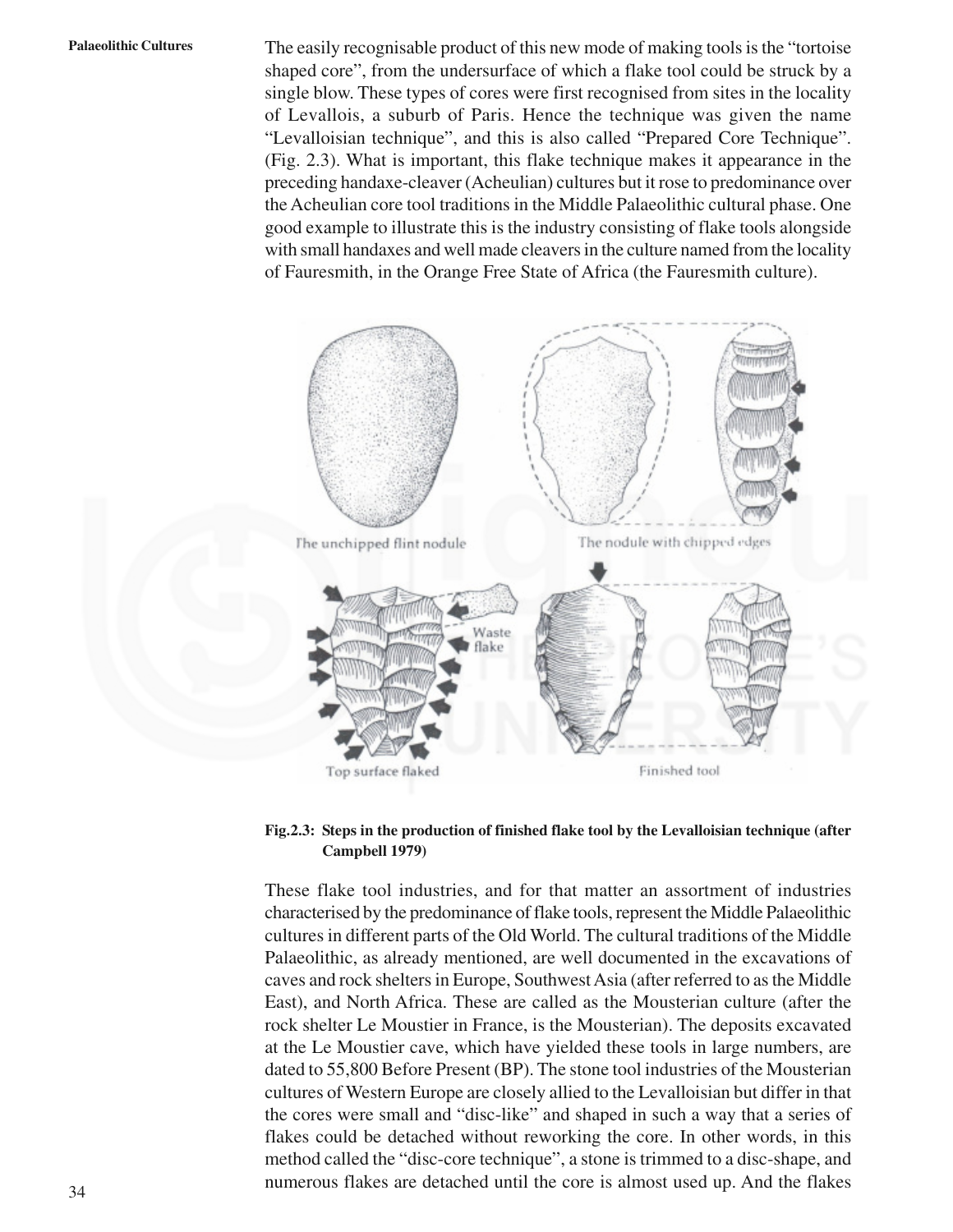thus detached are further retouched (secondary retouch) and shaped into a variety of tools (e.g. scrapers, Mousterian points, denticulate tools etc.). The caves of Southwest Asia, and Libya (in North Africa), on the other hand, yielded Levalloiso-Mousterian industries sharing elements from each. There is a significant degree of variation in the stone tools of the Mousterian industries. For example, Mousterian industries in France were distinguished into four main types. These are: (1) Typical Mousterian (Fig. 2.4); (2) Quina-Ferrassie or Charentian Mousterian (Fig. 2.5); (3) Denticulate Mousterian (Fig. 2.6); and (4) Mousterian of Acheulian tradition (Fig. 2.7 and Fig. 2.8).

**Middle Palaeolithic Cultures**



**Fig. 2.4: Tools of typical Mousterian from the Dordogne region of southwest France (after Bordes 1978)**



**Fig. 2.5: Tools of Quina-Ferrassie Mousterian (after Bordes 1978)**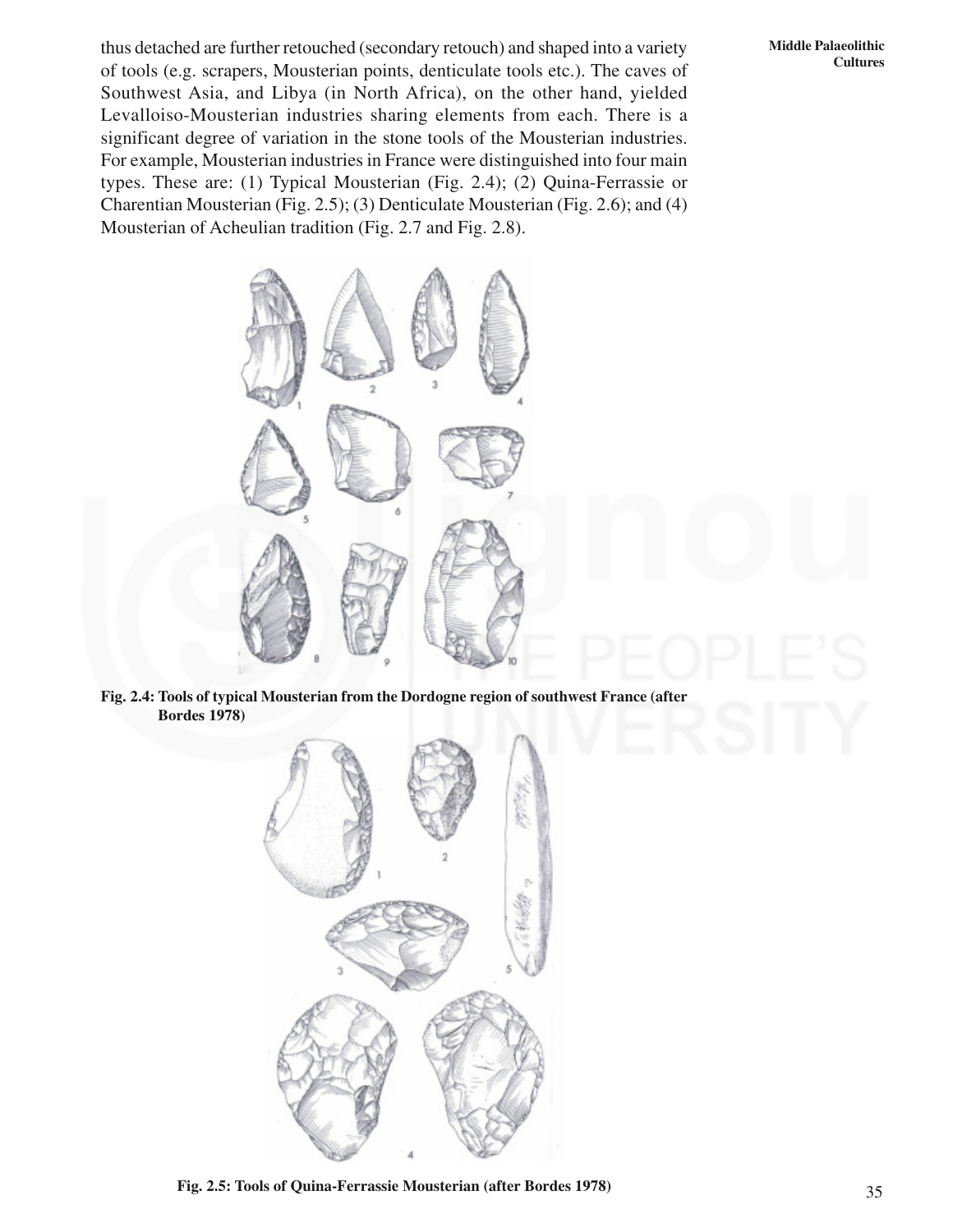

**Fig. 2.6: Tools of Denticulate Mousterian (after Bordes 1978)**



**Fig. 2.7: Tools of Mousterian of Acheulian Tradition (after Bordes 1978)**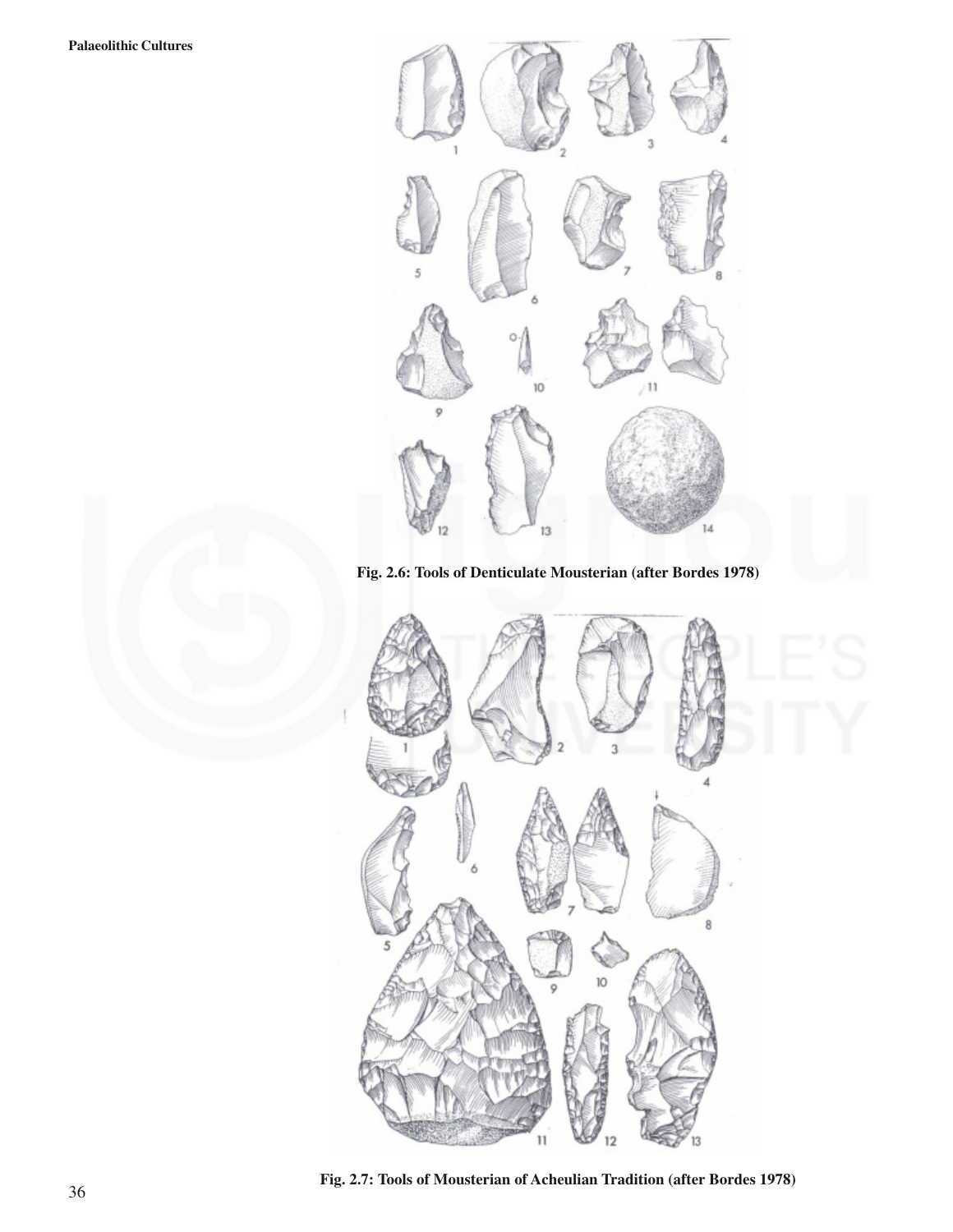

**Fig. 2. 8: Tools of Mousterian of Acheulian Tradition (after Bordes 1978)**

In Typical Mousterian, the Levalloisian technique was used to varying extents; percentage of scrapers varies from twenty-five to fifty-five; and points are well developed. The Neanderthal man found at Le Moustier was associated with the Typical Mousterian. In the Quina-Ferrassie or Charentian Mousterian (named after its predominance in the Charente region of France), the percentage of scrapers is very high (fifty to eighty percent); there are special type of scrapers like thick convex scrapers with scalariform retouch, transverse scrapers, scrapers with bifacial retouch over the whole surface (*tranchoirs*); a few or no handaxes; and a few denticulates. The Denticulate Mousterian is characterised by a great development of denticulated tools (from thirty-five to fifty-five percent) and notched flakes; no typical handaxes; a few points; and a few backed knives. The Mousterian of Acheulian Tradition is characterised by the occurrence of high proportion of handaxes (eight to fifty percent); flake tools are extremely varied, which include scrapers; points are fairly numerous, some with thinned butts, and some partly bifacial; carefully worked denticulate tools and notched flakes are numerous; and Upper Palaeolithic types (burins, end scrapers, borers, flakes, and truncated blades) occur in appreciable numbers than in the other types of Mousterian.

In Africa, the Middle Palaeolithic is designated the "Middle Stone Age", and it appears at 280,000 BP. The various flake-tool industries of the Middle Palaeolithic, discussed above are called Mode III industries. The characteristic feature of the Mode III industries is the prepared-core flake tool technique. This technique, in Europe, begins to appear around 300,000 BP – 250,000 BP. The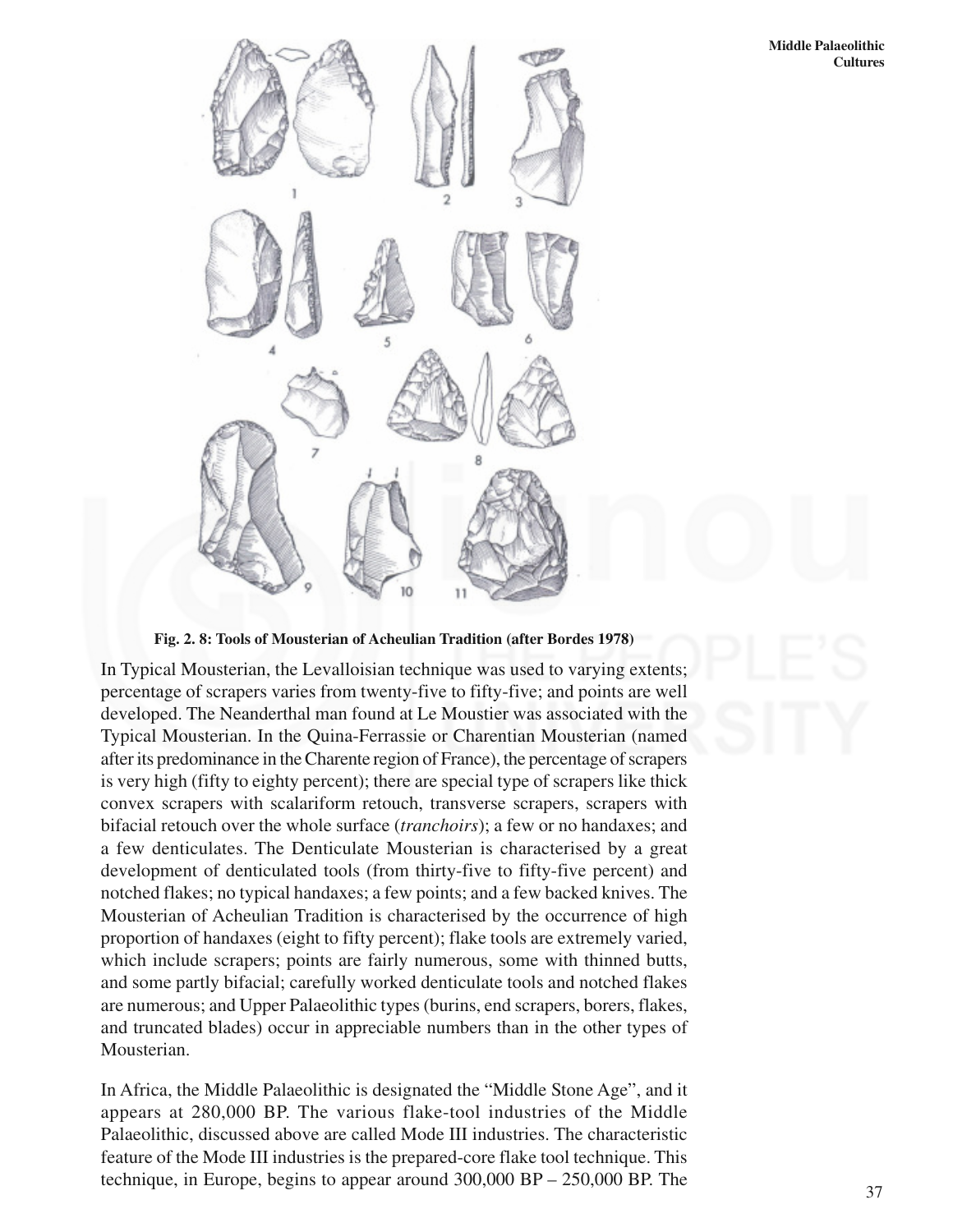**Palaeolithic Cultures** human species associated with the Middle Stone Age in Africa are also Neanderthals, but termed variously as Home *helmei, Homo rhodesiensis, Home sapiens idalltu,* or *Home sapiens archaicus.*

## **2.3 NEANDERTHAL FOSSILS**

The first discovery of Neanderthal man (also referred to as Neandertal man) was made in 1856, not far from the city of Dusseldorf, Germany, where a tributary stream of the Rhine flows through a steep sided gorge, known as Neander Valley, "Neanderthal" in old German.The fossil skeletal fragments of this ancient human are given the name Neanderthal man, after this locality. The image of Neanderthal man for many years was that these Stone Age humans were shambling, beetlebrowed lout, and grisly folk, who prowled the earth during the time of the glaciers. Subsequent discoveries and research showed that the Neanderthals from 100,000 years ago to 40,000 years expanded into different regions of the Old World, devised ingenious stone tools (which we have discussed above), developed a complicated society and opened the door onto the world of supernatural.

In 1856, a cave near a town called Spy in Belgium yielded two fossil skeletons; and palaeoanthropologists working in the Dordogne region of southwestern France brought to light numerous Neanderthal fossil skeletal remains and large quantities of stone tools. One of the first to turn up was the skeleton of an old man in a cave near the village of La Chapelle-aux Saints (Fig. 2.9). A cave at Le Moustier, nearby to the one from which large quantities of stone tools had been excavated earlier; yielded the skeleton of a Neanderthal youth, dated to 40,300 BP. Excavations at a rock shelter at La Ferrassie (Fig. 2.9) produced adult male and female Neanderthals and later the remains of seven children. Several Neanderthal skeletons have been recovered in the excavations of another rock shelter at La Quina. With the wealth of these skeletal materials from southwestern France, palaeoanthropologists were able to reconstruct what a Neanderthal looked like, and study the physical resemblances—or lack of them—between Neanderthals and modern Humans. As the years passed, Neanderthal fossils were found all over Europe, from Rumania and Crimea in the east to the western lands of Spain and the Channel island of Jersey. In 1921, some labourers mining lead and zinc ore in Zambia (previously Northern Rhodesia), thousands of miles from Europe, unearthed a skull and other human bones that resembled Neanderthals. These fossil fragments came from a cave in a knoll called Broken Hill, north of the Zambesi River.



**Fig. 2. 9: Skulls of Neanderthal man from (a) La Chapelle aux-Saints and (b) La Ferrassie (after Campbell 1979)**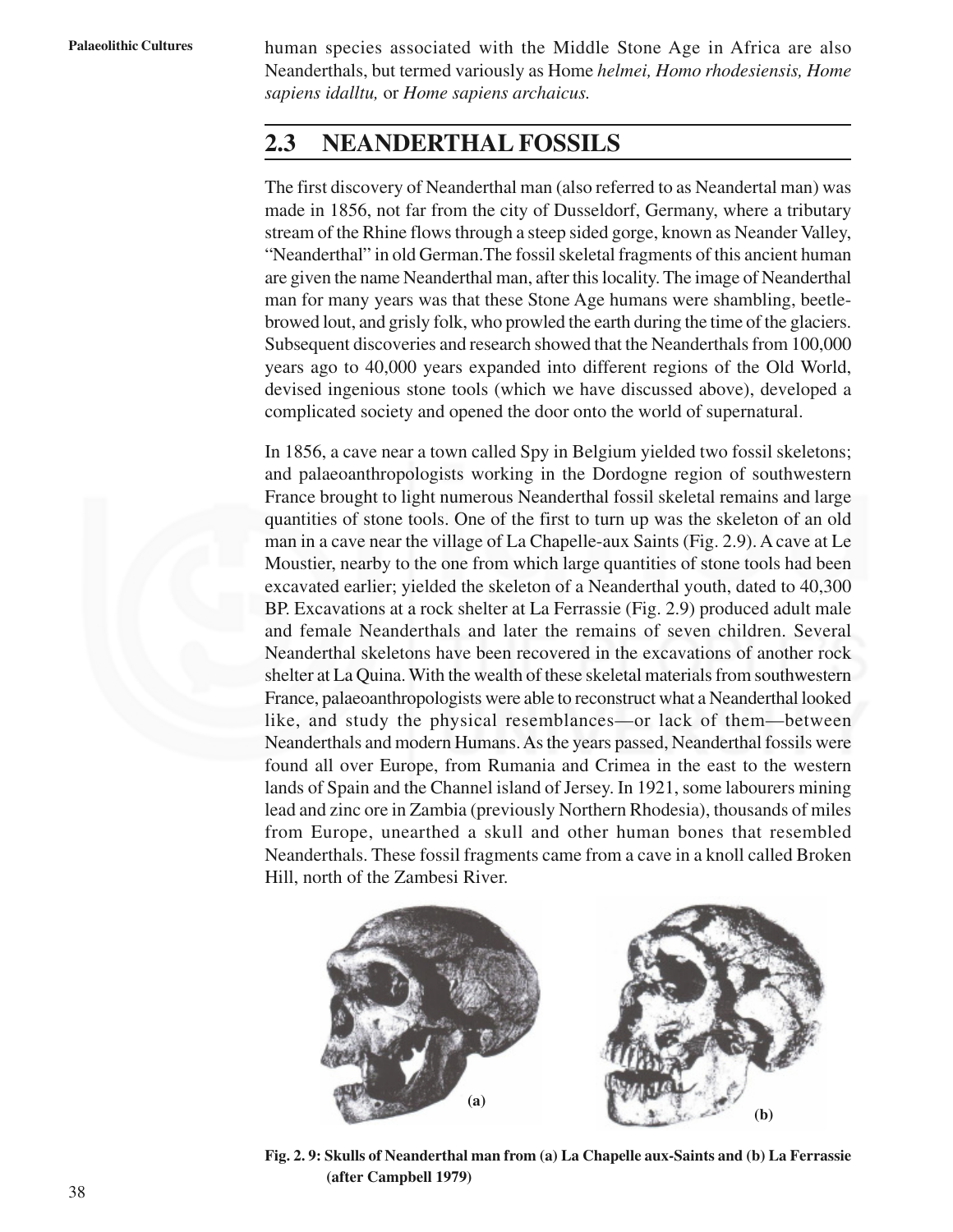**Middle Palaeolithic Cultures**

This fossil was given the name "Rhodesian man". Many scientists now agree that this fossil was the African version of the Neanderthal type. During 1931 and 1932, fragments of eleven individuals were dug from the banks of the Solo River at Ngandong in Java. The fossils, collectively named "Solo man" consisted of several skulls that were almost perfect but lacked their bases and faces, and other bones that were badly shattered. Solo man is the Asian version of the Neanderthals. The gap between Java and Europe was filled in 1938 by a find in the desolate Bajsun-Tau Mountains of south-central Russia, about seventy-eight miles south of Samarkand. A cave in a cliff called Teshik-Tash yielded the fossil remains of a boy who was clearly Neanderthal. Neanderthal discoveries were made during the early 1930s by a joint Anglo-American expedition in what is now Israel, then called Palestine. These came from two of caves excavated by Dorothy Garrod on the slopes of Mount Carmel, overlooking the Mediterranean Sea, near the city of Haifa. These caves are Mugharet et – Tabun (Cave of the Oven) and Mugharet es – Skhul (Cave of the Kids). The first cave yielded a female skeleton, and from the second came the remains of ten individuals.

## **2.4 TRADITIONS OF NEANDERTHALS**

Neanderthals very probably started some of the activities and beliefs that are considered most characteristic of humankind. They conceived life after death. They attempted to control their own destiny through magical rites. And they cared for aged and handicapped individuals. In fact, they were the first humans to display the complete spectrum of behaviour that can be considered to constitute modern human nature.

It seems probable that Neanderthals practiced hunting magic. Apparently, they attempted to manipulate the hidden forces of nature that controlled success and failure in hunt. One clue for this comes from the Grotto della Basura, the "Cave of Witches", west of Genoa, Italy. In the depths of the cave, almost 1500 feet the entrance, Neanderthal hunters threw pellets of clay at a stalagmite, which to this day has a vaguely animal shape. The inconvenient location of the stalagmite rules out the possibility that this merely a kind of game or target practice. The fact that the Neanderthal hunters went so far back into the further reaches of the cave to throw the pellets suggests that this activity had magical meaning of some kind.

The evidence of a deer ceremony at a cave in Lebanon was brought to light by Ralph Solecki in 1970. Here, about 50,000 years ago, some Neanderthals dismembered a fallow deer, placed the meat on a bed of stones, and sprinkled it with red ochre. The natural pigment was certainly intended as a symbol of blood. This rite seems to represent a ritualistic or magical attempt.

The famous example of Neanderthal hunting magic is the bear cult. It came to light in the excavations conducted at the cave of Drachenloch by the German archaeologist Emil Bachler, between 1917 and 1923. This cave known as the "lair of the dragons" is located 8000 feet up in the Swiss Alps. The front part of the cave served as the occasional dwelling place for the Neanderthals. Deep inside the cave was a cubical chest made of stones and measuring approximately three and a quarter feet on a side. The top of the chest was covered by a single massive slab of stone. Inside were seven bear skulls, all arranged with their muzzles facing the cave entrance. Still deeper in the cave were six bear skulls,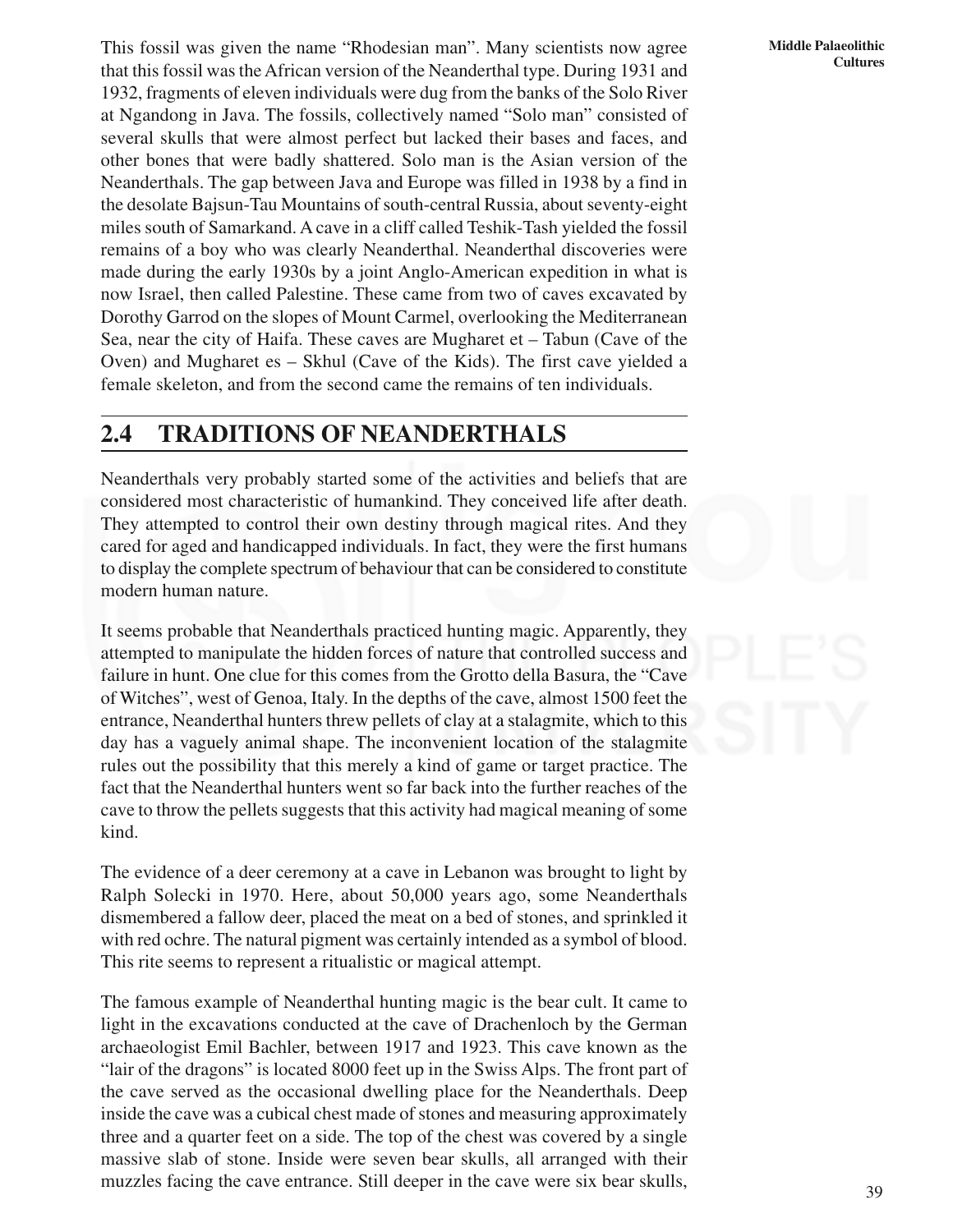**Palaeolithic Cultures** set up in niches along the walls. Another evidence for the bear cult was discovered at Regourdon in southern France. Here was discovered a rectangular pit, covered by a flat stone weighing nearly a ton, which contained the bones of more than twenty bears.

> The Neanderthals buried the dead and practiced death rituals. In the cave of La Chapelle-aux Saints, which was excavated in 1908, the excavators found the burial of man. The skeleton was found in a shallow trench, with a bison leg placed on his chest, and the trench was filled with broken animal bones and stone tools. These various articles might have been the provisions for the world beyond the grave, since it was well known that many primitive peoples bury their dead with food, weapons and other goods. The nearby rock shelter at La Ferrassie, appears to have served as a family cemetery. It contained six Neanderthal skeletons: a man, a woman, two children about five years old, and two infants. This Neanderthal cemetery is dated to 60,000 BP. Almost every Neanderthal burial site in Western Europe is associated with the tool making tradition known as the Quina-Ferrassie (discussed above).

> The most amazing Neanderthal burial of all was that in the Shanidar cave in Iraq (Iraqi Kurdistan). Excavations conducted here by Ralph Solecki between 1935 and 1960 brought to light the remains of nine Neanderthals (Shanidar 1-9). At the back of the cave, in a layer estimated to be 60,000 years old, was the grave of a man (Shanidar 4) with a badly crushed skull. Analysis of the soil samples on which the skeleton was found indicated that pollen was present in the grave in unprecedented abundance. And pollen was found negligible in the other samples of the cave. Analysis of the pollen from the soil beneath the skeleton indicated that it came from numerous species of bright coloured flowers, related to grape hyacinth, bachelor's button, hollyhock, and groundsel. This has been interpreted as a "flower burial": This man was buried with bunches of these wild flowers on a flower bed. Another skeleton at Shanidar (Shanidar 4) belonged to a forty year old man who probably was killed by a rockfall. He suffered major injuries long before his death: he sustained a massive blow to the right side that badly damaged his right arm, foot and leg and a crushing fracture to the left eye that would rendered his left eye blind, and he could not have been an effective hunter. The fact that he survived up to the age of 40 with these disabilities indicates that he was treated with compassion and cared for by his fellow Neanderthals. The care shown to this cripple, who presumably had to keep close to the cave and can hardly have participated in hunting activities, reflects a degree of humanity not always displayed towards one another by members of civilised society.

> At some of the Neanderthal burials, there is plentiful evidence of the darker side of the Neanderthals, such as violence and cannibalism. For example, a fossil of man found at Mugharet es – Skhul bears the traces of a fatal spear wound in his thigh bone and the socket of hip bone. There are enough evidences to indicate that Neanderthals, sometimes, killed their fellow beings. Mutilated remains of about twenty Neanderthals—men, women, and children—were found, in 1899, at the site of Krapina, in Yugoslavia. Skulls had been smashed into fragments; limb bones had been split lengthwise, presumably for their marrow, and there were traces of charring, hinting that the human meat had been cooked. In 1965, another collection of charred and smashed bones, again involving twenty individuals, was found at the cave of Hortus in France. The remains were mixed with animal bones and food refuse, as if the ancient inhabitants of the cave had drawn no distinction between human meat and that of a bison or reindeer.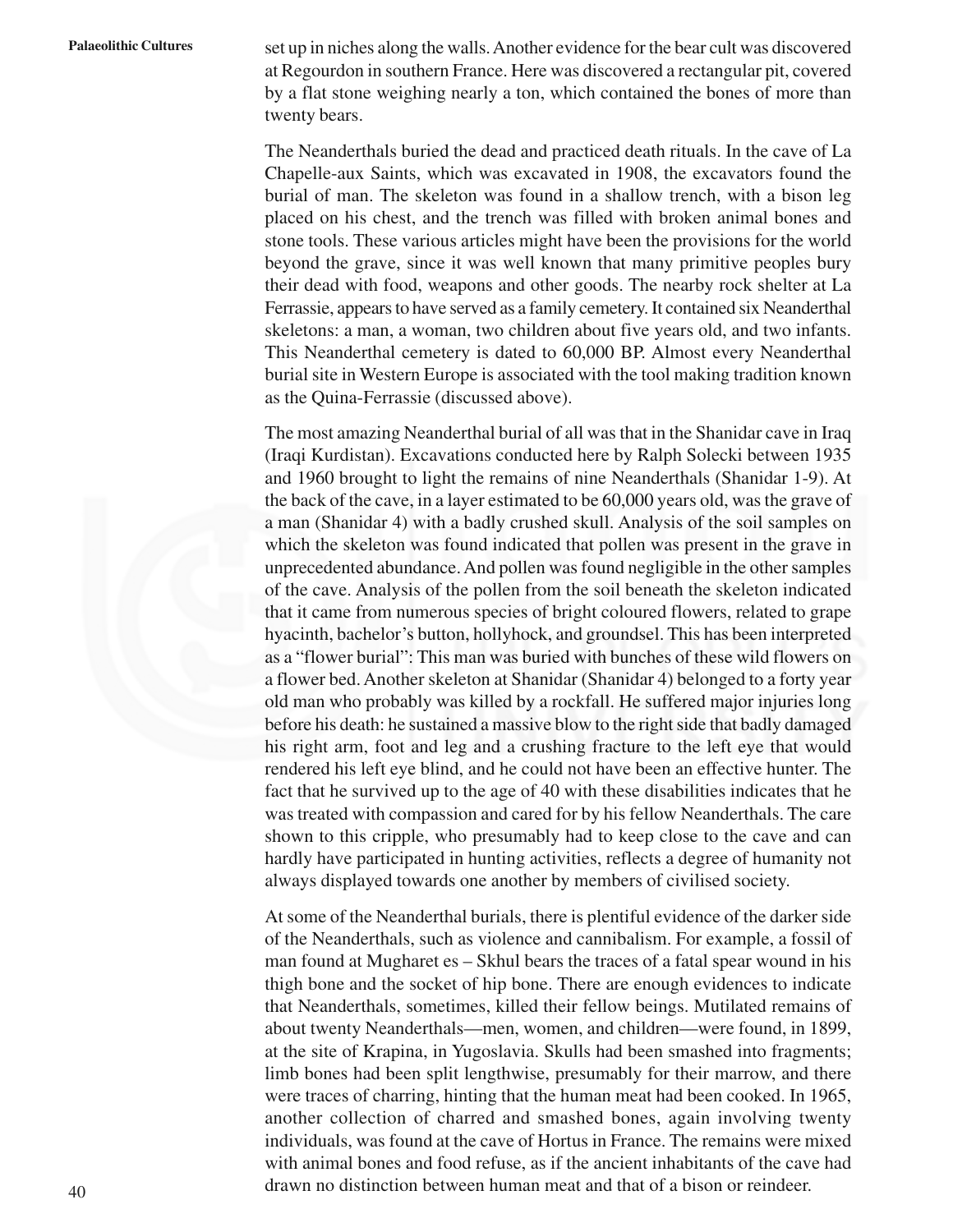**Middle Palaeolithic Cultures**

The group of skulls excavated on the bank of the Solo River in Java suggests ritualistic motives. Though eleven skulls came out in the excavations, no other skeletal parts were found, except for two shin bones. The facial bones had been smashed off every skull, and not a single jaw or tooth was left. In some of the skulls, the opening at the base of the skull (foramen magnum) is widened. A practice of this kind, of widening the base of the skull, to take out the brain, is known in the ritualistic practices of present day cannibals. In a cave at Monte Circeo in Italy, was found a single skull, in a shallow trench that had been scooped out of the ground, encircled by stones in an oval shapes. This skull belonged to a 60,000 year old Neanderthal, who had been killed by a blow in the temple. Once again, the foramen magnum had been enlarged. This mutilation and the presence of ring of stones, indicates that a ceremony had been performed in the cave. These rites of burials and cannibalism of Neanderthals may be only the visible tip of an iceberg of hidden ceremonies. Practically all known primitive peoples have special rites and beliefs and practices pertaining to key steps in human life and it is reasonable to assume that the Neanderthals did too.

## **2.5 MIDDLE PALAEOLITHIC IN INDIA**

The Middle Palaeolithic cultural phase in India is characterised by flake-tool industries. In 1956, Sankalia for the first time recorded and demonstrated these flake tools occurring in association with the second aggradational deposit of the river Pravara at Nevasa (Maharastra) and then within the same context in the Godavari valley in north Karnataka. He called this industry Nevasian (like Mousterian, Levalloisian etc.). Soon Sankalia organised a large group of river valley surveys along Narmada, Son, Burhabalang, Krishna and its various tributaries. These investigations brought to light flake-tool industries to show that what he had provisionally called Nevasian was not a local phenomenon but a generalised feature of Indian Stone Age cultures. In the beginning the term Middle Stone Age was adopted for this phase in Indian prehistory. Subsequently, the term Middle Palaeolithic has been accepted.

The Middle Palaeolithic tools are made on flakes and flake-blades produced by flake-core, discoid core and the specialised Levallois technique. In some regions, there is a continuity of Late Acheulian lithic tradition with refinement in bifacial flaking, and secondary marginal retouch, and inclusion of small sized handaxes and cleavers, recalling the industries of Mousterian of Acheulian tradition of southwest Asia. In many regions there is switch over in the use of raw material from coarse grained rocks like quartzite of the preceding phase to fine grained rocks like chert, jasper, chalcedony, agate, etc. In some regions of central India and southeast coast, coarse grained and fine grained quartzite has been used.

The tool types of the Indian Middle Palaeolithic are scrapers of various types single side, double side, side-cum-end, straight, oblique, concave, convex, concavo-convex, notched, and core scrapers; awls; borers; simple unilateral or bilateral points; Levallois points; tanged or shouldered points; miniature handaxes and cleavers; and utilised flakes. Anvils and hammer stones are also found at some of the manufacturing sites (Figs. 2.10 to 2.11).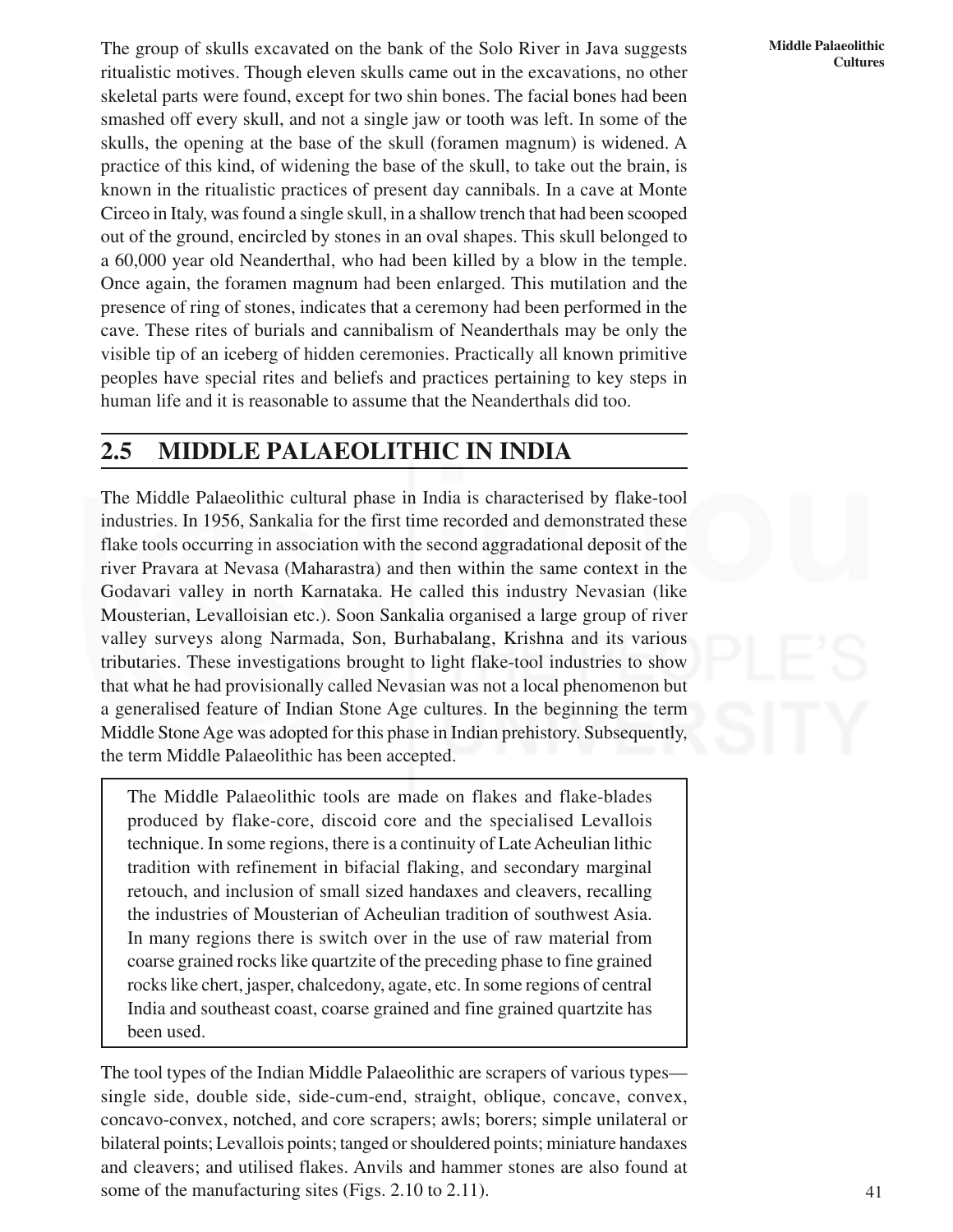

**Fig. 2.10: Tools of the Indian Middle Palaeolithic**



**Fig. 2.11: Tools of the Indian Middle Palaeolithic**

The debitage (waste products resultant of tool manufacture) comprises various kinds of flakes—simple, end-struck, side-struck and indeterminate; core rejuvenation flakes; chips; and flake cores. The flake cores are discoidal, globular, pyramidal and amorphous. The techniques used for tool manufacture are stone hammer, cylinder hammer, and Levallois. The tools are finished by secondary retouch; and characterised by shallow and small flake scars, step flaking, marginal secondary retouch and sharp edges. The raw materials used for the manufacture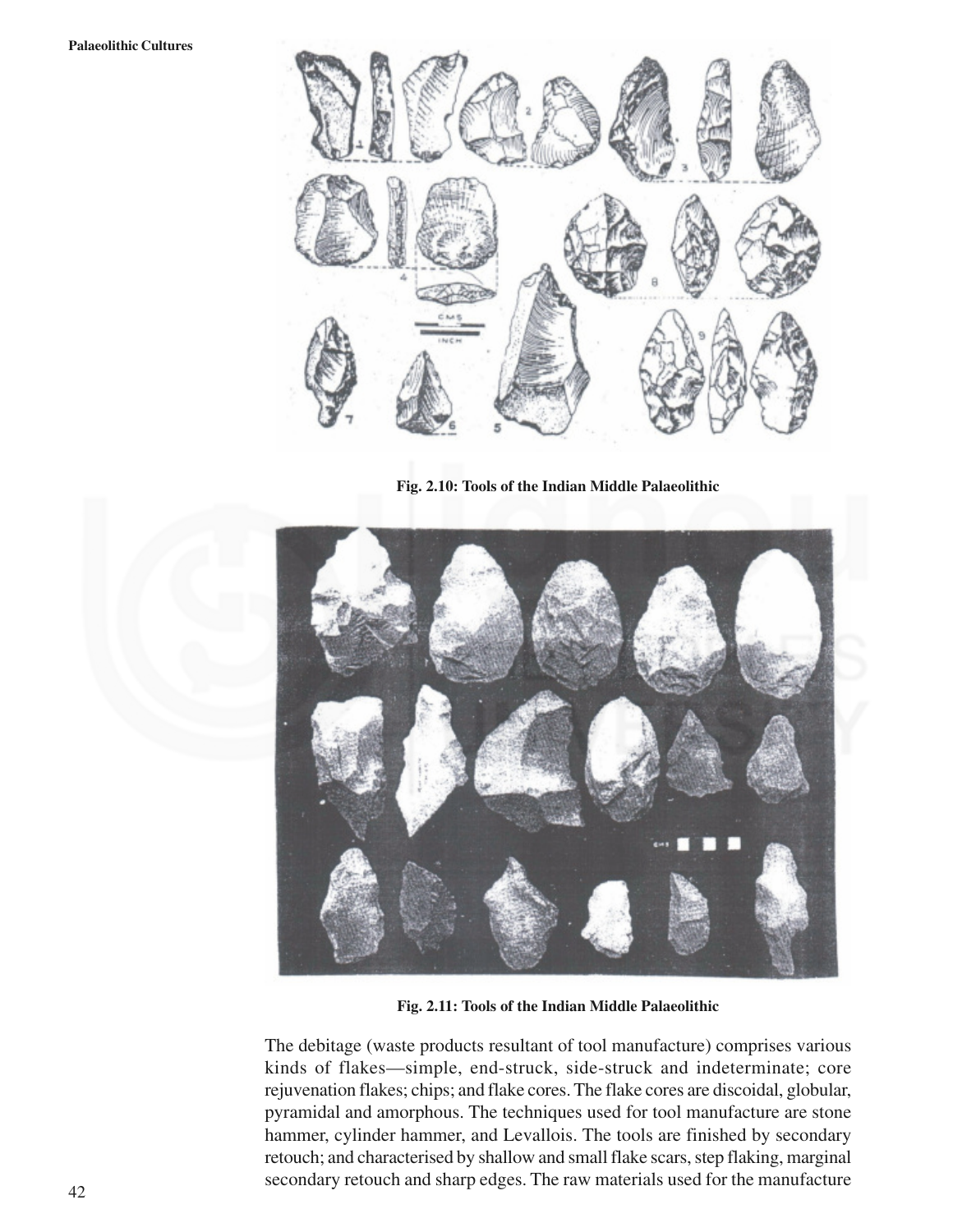of tools are medium to fine grained quartzite, chert, jasper and chalcedony. Some of the Middle Palaeolithic bifacial flake points, scraper types and retouched flake tools show typo-technological similarities to the Mousterian core and flake tools, recalling the Mousterian of Acheulian Tradition of Southwest Asia where the Mousterian culture is associated with *Homo neanderthalensis.*

If we take into account the distribution of Middle Palaeolithic sites in different parts of India, we find that the western dry zone is rich in occupations as at Budh Pushkar Lake, Didwana, or some parts of the Luni valley. The Luni industry is varied and richer in its typological content: convex and concavo-convex side scrapers, point of various types, burins, side choppers, handaxes, cleavers and edged blades. Upper Palaeolithic types such as retouched blades and blade cores are very infrequent in this zone. Therefore, in all probability, these represent a much younger variety than what has been recorded at Godavari or Narmada. The Nevasa and northern Karnataka sites yield rather large chunky jasper of a number of shades with several typical Levalloisian flakes in them. The point of impact of almost all these flakes maintains pronounced positive bulbs of percussion indicating stone hammer technique as the principal technique of manufacture. The most predominant type among these is the side scraper. Borers form the next frequent type while points occur with a frequency of around 10 to 15 percent. Several of these are thin and leaf shaped and often show a rudimentary shoulder near the butt-end. Abrupt retouching as also alternate retouching is quite common.

In Andhra Pradesh, wherever the Middle Palaeolithic industries are found in a stratified context, they succeed the Lower Palaeolithic (Gravel I) and occur in Gravel II. The Gravel II deposits in the river systems of the Deccan have been ascribed to late Middle Pleistocene to early part of Upper Pleistocene on the basis of geomorphological parameters.

Cammiade was the first to make a large collection of flake tools (which he called series II tools) from the district of Kurnool. Subsequently, Chittoor and Nalgonda districts were also systematically explored. Ramatirthampaye and Raigirvagu on Krishna are two of the richer sites. The tools are prepared on fine grained quartzite and show extensive use of cylindrical hammer technique. Many of these tools maintain pebble cortex and at times some are prepared on cores. There are several discoid tools or round scrapers, and elongated blades with burin edges prepared on them. Likewise, typical end scrapers are also prepared on such thick blades. It is significant that Levalloisian technique in these sites is not as frequent as in Nevasa-Karnataka sites.

In Madhya Pradesh and Bundelkhand region, the Middle Paleolithic is best represented. Besides the main Narmada deposits, the Betwa, Shivna, Chambal and numerous other water courses in the general area have yielded rich evidence of this cultural phase. Gonchi and Sihora on Betwa show patinated chert tools which include side-scrapers of various kinds measuring 13 cm to 7 cm in length. Levalloisian technique is well marked although not as much as in the western region. Bold retouching, often in an abrupt or semi-abrupt manner, is seen in the preparation of these types. Flakes are often flat and retouched bifacially. There are also some burins.

As one moves into the Chhatisgarh region and finally into the Chhotanagpur forest, the Middle Palaeolithic again tends to lose its identity and merge with the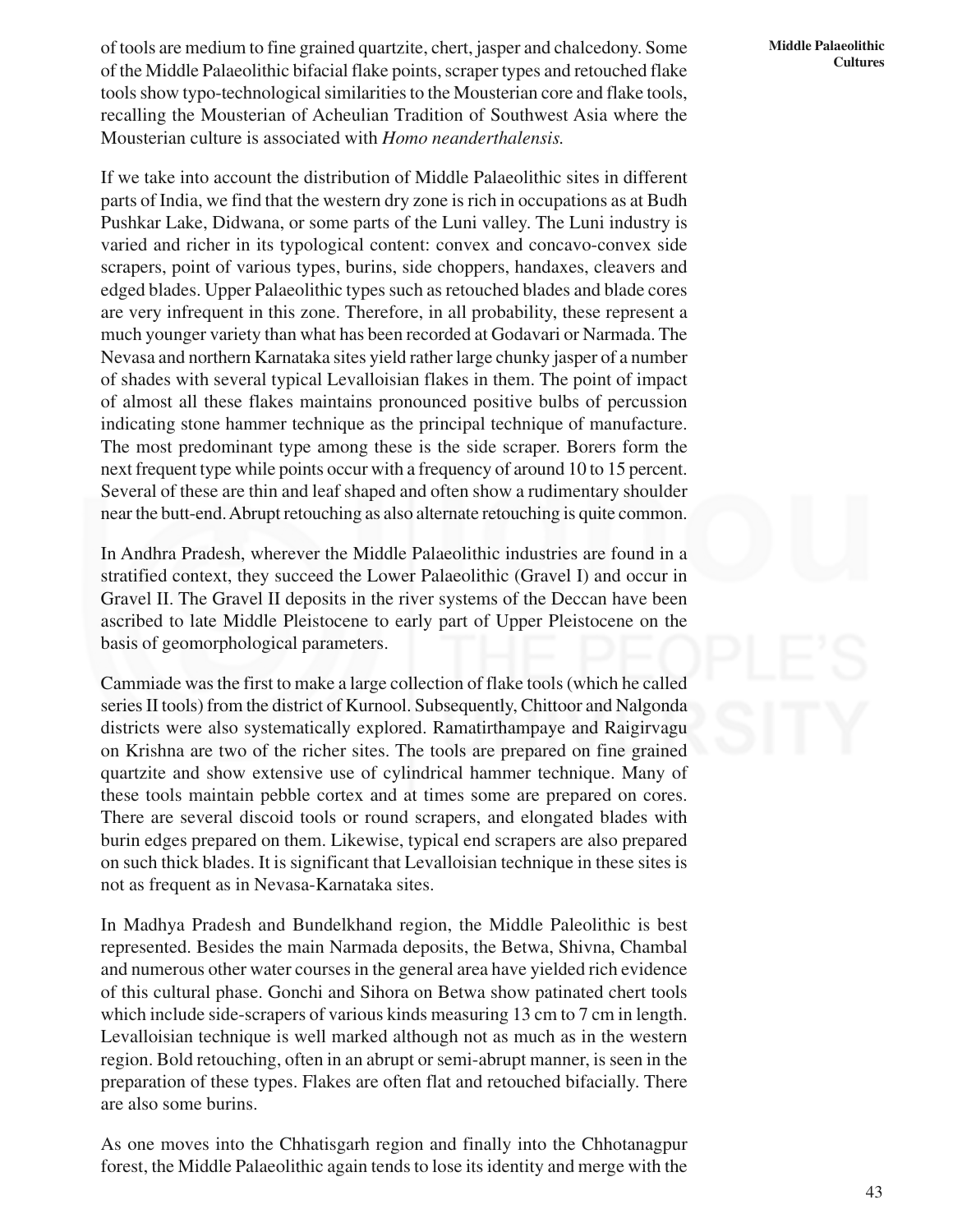**Palaeolithic Cultures** Upper Palaeolithic. Blade cores abound in these assemblages. Mohapatra has recorded Middle Palaeolithic tools from almost all the Orissa rivers and shown that both pebble choppers and blade cores abound in them. Moving northwards across the Narmada into the Gangetic plain, we find that Middle Palaeolithic, like the preceding Lower Palaeolithic has also a wide distribution in the Belan valley in Allahabad district.

> At Bhedaghat on Narmada near Jabalpur a section of Narmada has been exposed in recent flood. This has been studied by Sheila Mishra. The section reveals four distinct Quaternary phases; the lowest among these also yielded some Acheulian types. The layers yielding Middle Palaeolithic types had a date of 25,160B.P. The Middle Palaeolithic tools are prepared on chert and include varieties of side scrapers besides medium sized cleaver made on chert. The evidence from Bhimbetka right in the heartland of the Narmada zone, shows a Mousterian industry developing from within an Upper Acheulian base. But a hundred kilometers away, at Shivna in the main Narmada valley, Middle Palaeolithic appears as exotic because of the complete change of raw material heralding this phase.

> The Mousterian in Afghanistan and the Zagros mountains farthest west seem to have many similarities with our desert zone Middle Paleolithic. Bridget Allchin suggests a period of 45,000 to 25,000B.P. for them. Maharashtra-Karnataka has a proper Levalloisian based Middle Palaeolithic and hence comes closer to Mousterian character. Even thin leaf-shaped tanged points are also from these sites. The Middle Palaeolithic from Kurnool to Chhatisgarh seems to be a local development.

> A Thermoluminiscence date from Didwana (Rajasthan) dates the Middle Palaeolithic to around 100,000 B.P. and Clark and Williams suggested that the Middle Palaeolithic in the Son Valley (north Central India) may be 40,000 or 50,000 years B.P. There is a single radio-carbon date on molluscan shells from a post Middle Palaeolithic context from Nandipalli in the Sagileru valley, a tributary of the Penneru, on the southeast coast of India. This date is  $23,670 \pm 640$  years B.P. This date suggests that the Middle Palaeolithic in this region is older than ca. 23,000 yrs B.P

> By a review of TL, radiocarbon and Uranium/Thorium dates in a pan-Indian context, a time-bracket of ca. 125,000 years to 40,000 years before present has been suggested for the Indian Middle Palaeolithic by Sheila Mishra.

## **2.6 SUMMARY**

The Middle Palaeolithic culture is widely spread in Europe, Southwest Asia, Africa and India. In Europe and Southwest Asia, it is called as the Mousterian culture, and the stone tool industries are termed as Mousterian industries. These industries are based on specialised techniques of flake production, called Levalloisian. In Europe, the Mousterian industries are divided into four major groups called (1) Typical Mousterian; (2) Quina-Ferrassie or Charentian Mousterian; (3) Denticulate Mousterian; and (4) Mousterian of Acheulian tradition. The Middle Palaeolithic in Africa is called as the "Middle Stone Age". The Middle Palaeolithic industries in India are also based on the predominant use of flakes which include those detached by Levalloisian and disc-core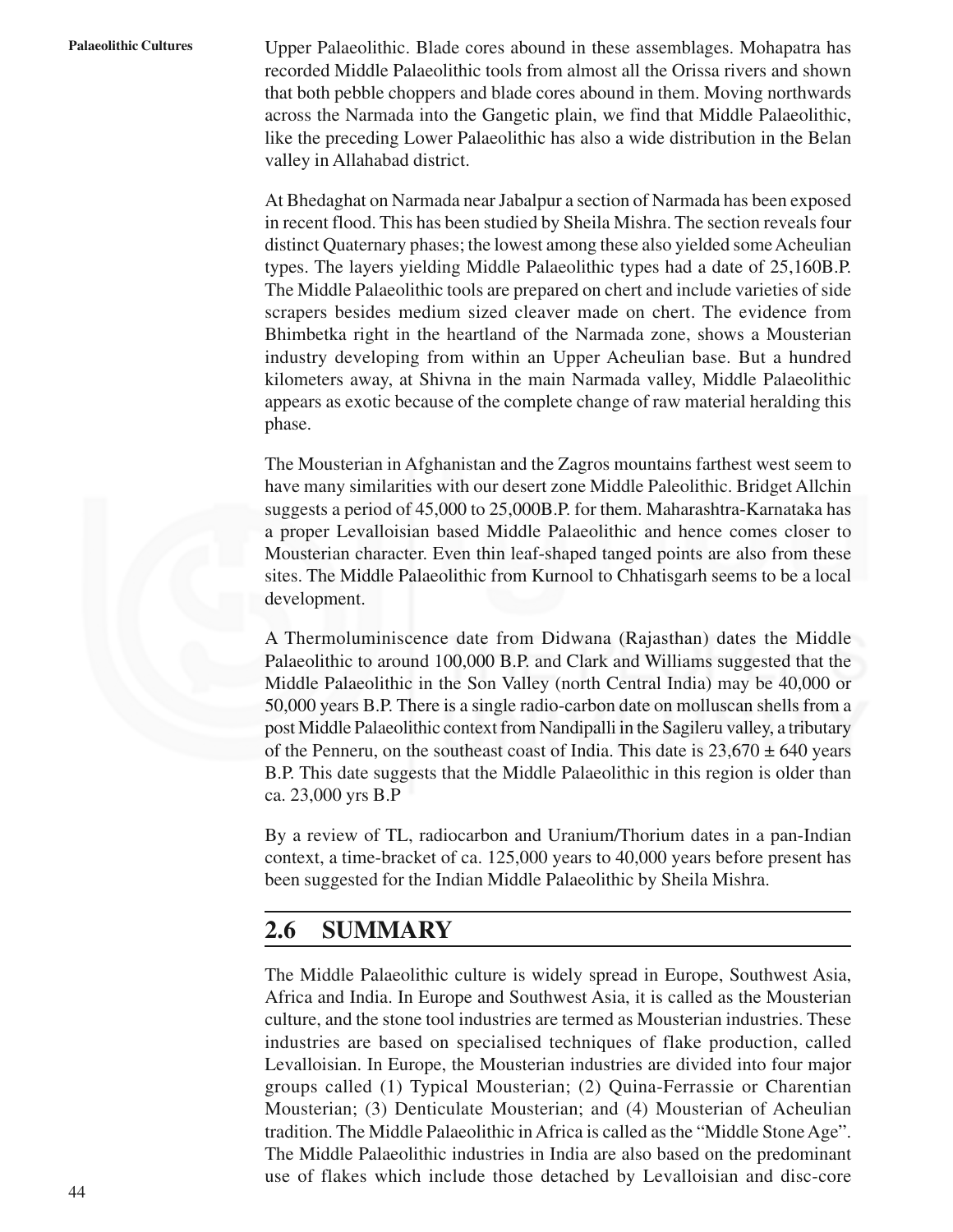techniques. It is not possible to distinguish sub-divisions or typological groupings in the Indian Middle Palaeolithic, as in Europe, but stone tools from different parts of the country, nevertheless, variously display affinities to the Mousterian points, Levallois points, scrapers of different types including disc-core scrapers, and miniature handaxes and cleavers of the Mousterian of Acheulian tradition. The Mousterian culture in Europe, Southwest Asia, and Africa is the culture of the Neanderthals, the extinct human species called *Homo neanderthalensis.* The cultural traditions of the Neanderthals include hunting magic, burial customs and death rituals, and caring for the disabled and crippled; and on the darker side, they showed also the traits of violence, and cannibalism.

Fossil remains of human societies associated with the Middle Palaeolithic in India have not come to light so far. On the basis of technological and typological affinities of the Indian Middle Palaeolithic tools to the Mousterian industries, it can only be predicted that the authors of the Indian Middle Palaeolithic might as well represent a South Asian variant of the Neanderthal Man.

## **Suggested Reading**

Allchin Bridget and Raymond Allchin. 1982. *The Rise of Civilisation in India and Pakistan.* Cambridge: Cambridge University Press.

Bhattacharya, D.K. 1977. *Palaeolithic Europe.* Netherlands: Humanities Press.

Bhattacharya, D.K. 2006. *An Outline of Indian Prehistory.* Delhi: Palaka Prakashan.

Bordes, Francois. 1978. *The Old Stone Age* (*Translated from the French by J.E. Anderson*). London: Weidenfeld and Nicolson.

Burkitt, M. 1963. *The Old Stone Age: A Study of Palaeolithic Times.* London: Bowes and Bowes.

Campbell, Bernard, G. 1979. *Humankind Emerging* (Second Edition). Boston: Little Brown and Company.

Clark, Graham and Stuart Piggott. 1976. *Prehistoric Societies.* Harmondsworth, *Middlesex* (England): Penguin Books Ltd.

Coles, J.M. and E.S. Higgs. 1969. *The Archaeology of Early Man.* London: Faber and Faber.

Fagan, B.M. 2004. *People of the Earth: An Introduction to World Prehistory.* New Jersey: Pearson Education.

Hole, H. and R.F. Heizer. 1969. *An Introduction to Prehistoric Archaeology.* New York: Hold, Rinehart and Winston Inc.

Larsen, C.S. 1998. *Human Origins: The Fossil Record* (Paperback). Illinois: Waveland Press Inc.

Leakey, R. 1993. *Origins Reconsidered: In Search of What Makes us Human* (Paperback): New York: Anchor Books.

Lee, R.B and I. Devore (eds.). 1977*. Man the Hunter*. Chicago: Aldine Publishing Company.